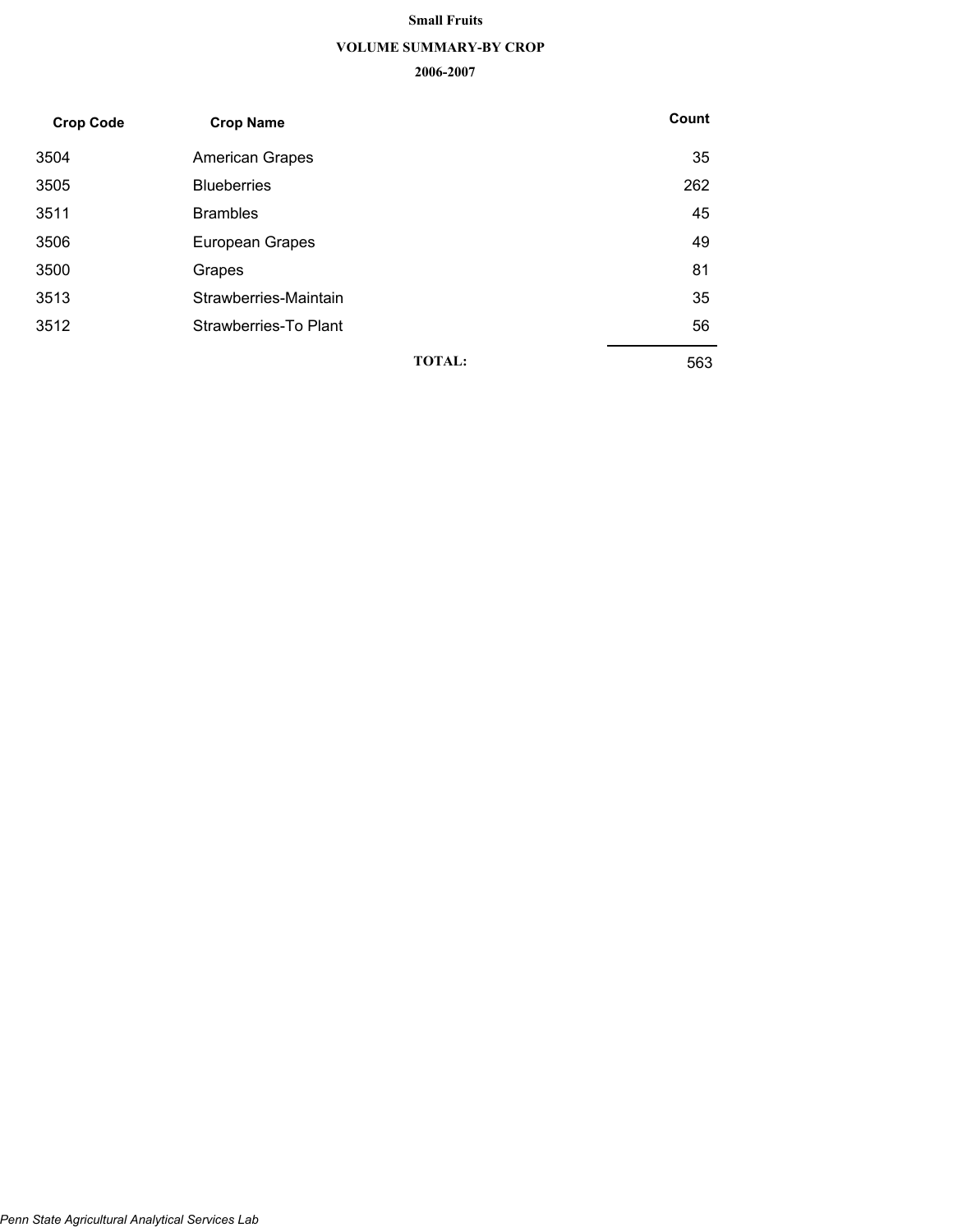# **Small Fruits**

| <b>County</b>    | <b>Total Samples</b> | Crop                         | # of Samples   |
|------------------|----------------------|------------------------------|----------------|
| <b>ADAMS</b>     | 38                   |                              |                |
|                  |                      | American Grapes              | $\overline{2}$ |
|                  |                      | <b>Blueberries</b>           | 9              |
|                  |                      | <b>Brambles</b>              | 4              |
|                  |                      | European Grapes              | 1              |
|                  |                      | Grapes                       | 16             |
|                  |                      | Strawberries-Maintain        | 3              |
|                  |                      | <b>Strawberries-To Plant</b> | 3              |
| <b>ALLEGHENY</b> | 16                   |                              |                |
|                  |                      | <b>American Grapes</b>       | 1              |
|                  |                      | <b>Blueberries</b>           | 10             |
|                  |                      | European Grapes              | 1              |
|                  |                      | Grapes                       | 4              |
| <b>ARMSTRONG</b> | 3                    |                              |                |
|                  |                      | <b>Blueberries</b>           | $\overline{2}$ |
|                  |                      | <b>Strawberries-To Plant</b> | $\mathbf{1}$   |
| <b>BEAVER</b>    | 5                    |                              |                |
|                  |                      | American Grapes              | $\overline{2}$ |
|                  |                      | <b>Blueberries</b>           | $\overline{2}$ |
|                  |                      | <b>Brambles</b>              | 1              |
| <b>BEDFORD</b>   | 4                    |                              |                |
|                  |                      | <b>Blueberries</b>           | 1              |
|                  |                      | European Grapes              | $\mathbf{3}$   |
|                  |                      |                              |                |
| <b>BERKS</b>     | 17                   |                              |                |
|                  |                      | <b>Blueberries</b>           | 8              |
|                  |                      | European Grapes              | 3              |
|                  |                      | Grapes                       | 6              |
| <b>BLAIR</b>     | 3                    |                              |                |
|                  |                      | American Grapes              | 1              |
|                  |                      | <b>Blueberries</b>           | $\overline{2}$ |
| <b>BRADFORD</b>  | 14                   |                              |                |
|                  |                      | <b>Blueberries</b>           | 9              |
|                  |                      | <b>Brambles</b>              | 1              |
|                  |                      | European Grapes              | 1              |
|                  |                      | Strawberries-Maintain        | $\overline{2}$ |
|                  |                      | Strawberries-To Plant        | $\mathbf{1}$   |
| <b>BUCKS</b>     | 24                   |                              |                |
|                  |                      | <b>Blueberries</b>           | 14             |
|                  |                      | <b>Brambles</b>              | $\mathfrak{S}$ |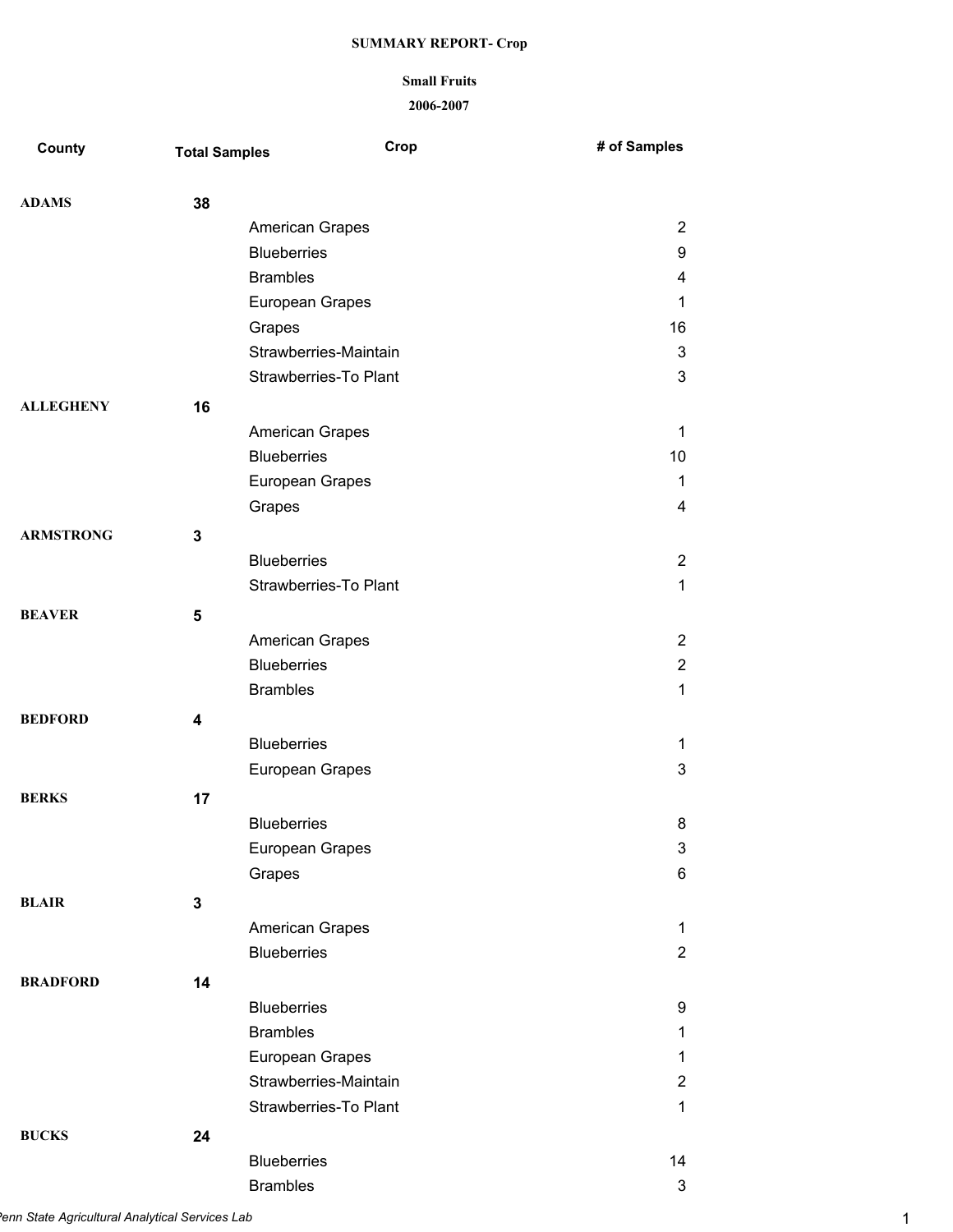# **Small Fruits**

| <b>County</b>     | <b>Total Samples</b> | Crop                         | # of Samples   |
|-------------------|----------------------|------------------------------|----------------|
|                   |                      | European Grapes              | $\overline{2}$ |
|                   |                      | Grapes                       | 1              |
|                   |                      | Strawberries-Maintain        | 1              |
|                   |                      | <b>Strawberries-To Plant</b> | 3              |
| <b>BUTLER</b>     | 7                    |                              |                |
|                   |                      | American Grapes              | 1              |
|                   |                      | <b>Blueberries</b>           | 3              |
|                   |                      | <b>Brambles</b>              | $\overline{2}$ |
|                   |                      | Strawberries-To Plant        | 1              |
| <b>CAMBRIA</b>    | 24                   |                              |                |
|                   |                      | <b>Blueberries</b>           | 8              |
|                   |                      | <b>Brambles</b>              | 4              |
|                   |                      | Grapes                       | 2              |
|                   |                      | Strawberries-Maintain        | 4              |
|                   |                      | <b>Strawberries-To Plant</b> | 6              |
| <b>CARBON</b>     | 8                    |                              |                |
|                   |                      | <b>Blueberries</b>           | 3              |
|                   |                      | Grapes                       | 5              |
| <b>CENTRE</b>     | 27                   |                              |                |
|                   |                      | <b>American Grapes</b>       | 1              |
|                   |                      | <b>Blueberries</b>           | 19             |
|                   |                      | <b>Brambles</b>              | 1              |
|                   |                      | European Grapes              | 5              |
|                   |                      | Grapes                       | 1              |
| <b>CHESTER</b>    | 12                   |                              |                |
|                   |                      | <b>Blueberries</b>           | 3              |
|                   |                      | <b>Brambles</b>              | 1              |
|                   |                      | European Grapes              | 7              |
|                   |                      | <b>Strawberries-To Plant</b> | 1              |
| <b>CLARION</b>    | 1                    |                              |                |
|                   |                      | <b>Blueberries</b>           | 1              |
| <b>CLEARFIELD</b> | 1                    |                              |                |
|                   |                      | <b>American Grapes</b>       | 1              |
| <b>CLINTON</b>    | 4                    |                              |                |
|                   |                      | <b>Blueberries</b>           | $\overline{2}$ |
|                   |                      | Strawberries-Maintain        | 1              |
|                   |                      | Strawberries-To Plant        | 1              |
| <b>COLUMBIA</b>   | 13                   |                              |                |
|                   |                      |                              |                |
|                   |                      | <b>Blueberries</b>           | 8              |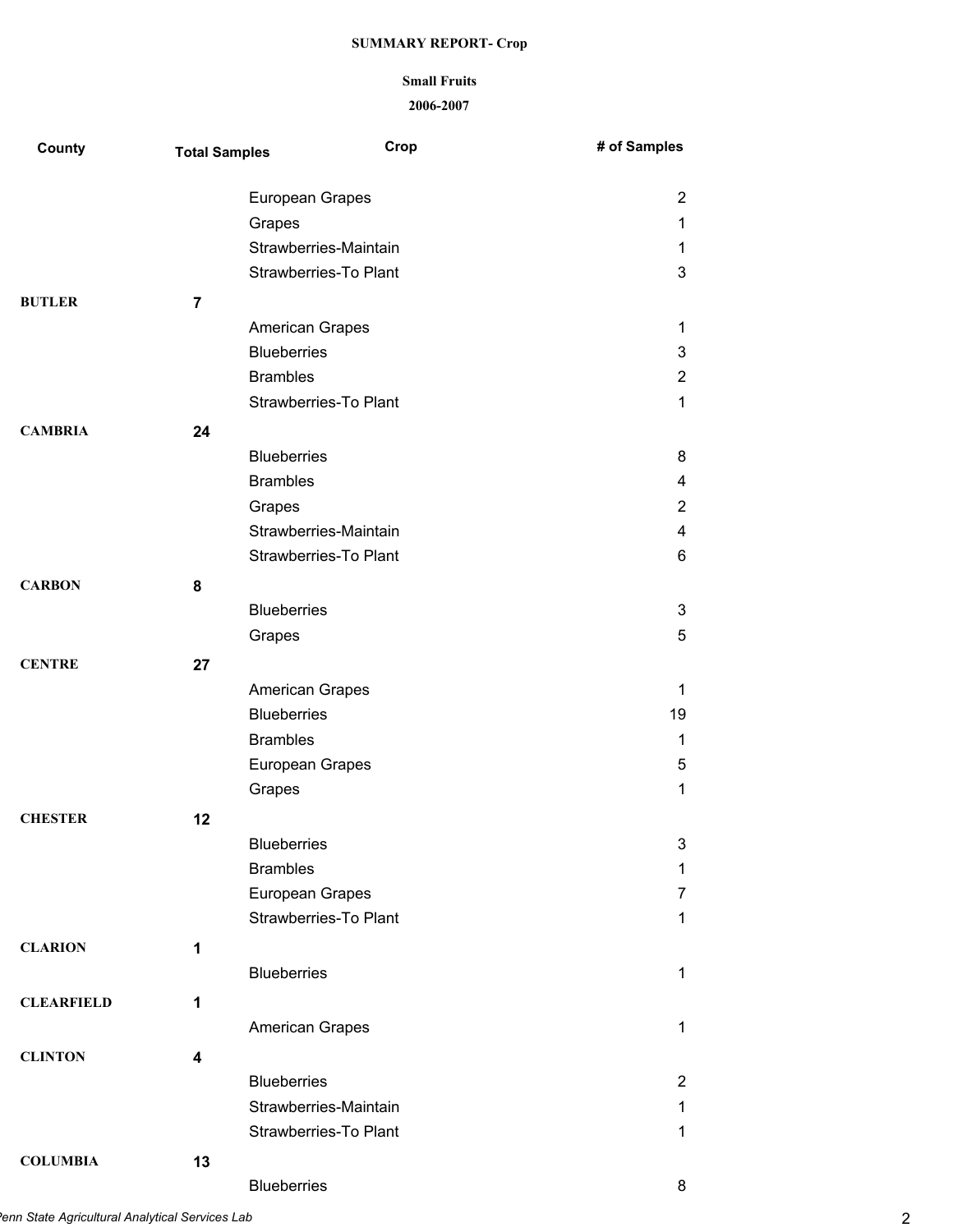### **Small Fruits**

| County            | <b>Total Samples</b> | Crop                         | # of Samples   |
|-------------------|----------------------|------------------------------|----------------|
|                   |                      | Strawberries-Maintain        | 5              |
| <b>CRAWFORD</b>   | 9                    |                              |                |
|                   |                      | <b>Blueberries</b>           | 5              |
|                   |                      | <b>Brambles</b>              | 4              |
| <b>CUMBERLAND</b> | 12                   |                              |                |
|                   |                      | <b>Blueberries</b>           | 10             |
|                   |                      | <b>Strawberries-To Plant</b> | $\overline{2}$ |
| <b>DAUPHIN</b>    | 11                   |                              |                |
|                   |                      | American Grapes              | $\overline{2}$ |
|                   |                      | <b>Blueberries</b>           | $\overline{7}$ |
|                   |                      | Grapes                       | 1              |
|                   |                      | Strawberries-Maintain        | $\mathbf 1$    |
| <b>DELAWARE</b>   | 5                    |                              |                |
|                   |                      | <b>American Grapes</b>       | 1              |
|                   |                      | <b>Blueberries</b>           | $\mathbf{1}$   |
|                   |                      | European Grapes              | 3              |
| <b>ELK</b>        | 1                    |                              |                |
|                   |                      | <b>Blueberries</b>           | $\mathbf{1}$   |
| <b>ERIE</b>       | 20                   |                              |                |
|                   |                      | <b>American Grapes</b>       | 8              |
|                   |                      | <b>Blueberries</b>           | 5              |
|                   |                      | <b>Brambles</b>              | $\mathbf 1$    |
|                   |                      | Grapes                       | 1              |
|                   |                      | Strawberries-Maintain        | $\overline{2}$ |
|                   |                      | Strawberries-To Plant        | 3              |
| <b>FAYETTE</b>    | 3                    |                              |                |
|                   |                      | European Grapes              | $\mathbf{1}$   |
|                   |                      | Grapes                       | 1              |
|                   |                      | Strawberries-To Plant        | 1              |
| <b>FOREST</b>     | $\mathbf 3$          |                              |                |
|                   |                      | <b>Blueberries</b>           | 1              |
|                   |                      | Strawberries-Maintain        | 1              |
|                   |                      | <b>Strawberries-To Plant</b> | 1              |
| <b>FRANKLIN</b>   | 11                   |                              |                |
|                   |                      | <b>Blueberries</b>           | 8              |
|                   |                      | <b>Brambles</b>              | $\overline{2}$ |
|                   |                      | Grapes                       | $\mathbf{1}$   |
| <b>FULTON</b>     | 1                    |                              |                |
|                   |                      | <b>Blueberries</b>           | 1              |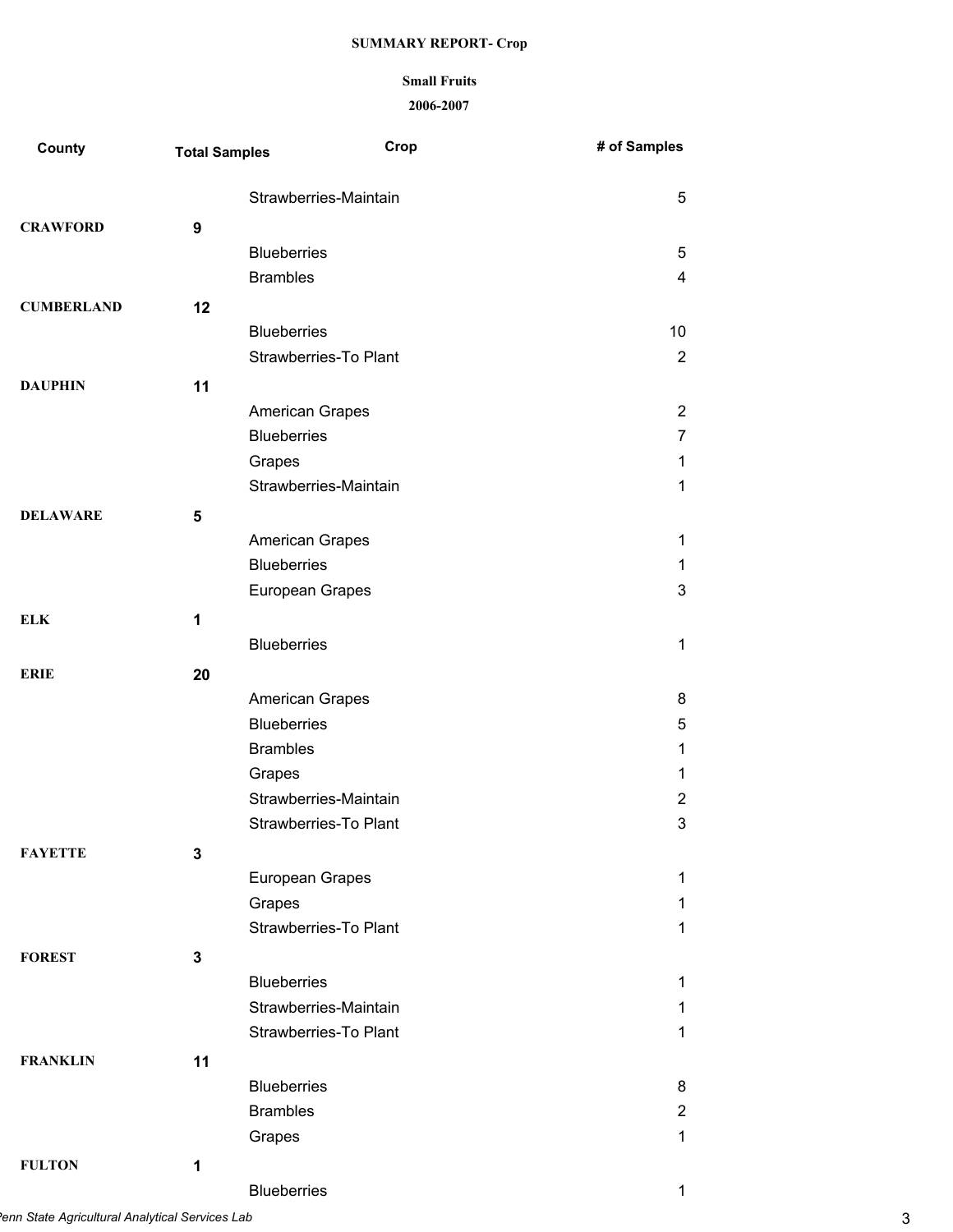# **Small Fruits**

| County            | <b>Total Samples</b> | Crop                                  | # of Samples   |
|-------------------|----------------------|---------------------------------------|----------------|
| <b>GREENE</b>     | 1                    |                                       |                |
|                   |                      | European Grapes                       | 1              |
| <b>HUNTINGDON</b> | 7                    |                                       |                |
|                   |                      | <b>Blueberries</b>                    | 5              |
|                   |                      | <b>Brambles</b>                       | 1              |
|                   |                      | Grapes                                | 1              |
| <b>INDIANA</b>    | 17                   |                                       |                |
|                   |                      | <b>American Grapes</b>                | $\overline{2}$ |
|                   |                      | <b>Blueberries</b>                    | 11             |
|                   |                      | European Grapes                       | $\overline{2}$ |
|                   |                      | Strawberries-Maintain                 | $\mathbf{1}$   |
|                   |                      | <b>Strawberries-To Plant</b>          | 1              |
| <b>JEFFERSON</b>  | $\mathbf{2}$         |                                       |                |
|                   |                      | <b>Blueberries</b>                    | 1              |
|                   |                      | <b>Strawberries-To Plant</b>          | 1              |
| <b>JUNIATA</b>    | 1                    |                                       |                |
|                   |                      | <b>Blueberries</b>                    | 1              |
| <b>LACKAWANNA</b> | 12                   |                                       |                |
|                   |                      | American Grapes                       | 3              |
|                   |                      | <b>Blueberries</b>                    | $\overline{2}$ |
|                   |                      | Strawberries-Maintain                 | 5              |
|                   |                      | <b>Strawberries-To Plant</b>          | $\overline{2}$ |
| <b>LANCASTER</b>  |                      |                                       |                |
|                   | $\overline{7}$       |                                       | $\overline{2}$ |
|                   |                      | <b>Blueberries</b><br><b>Brambles</b> | 1              |
|                   |                      | Grapes                                | $\overline{2}$ |
|                   |                      | Strawberries-Maintain                 | 1              |
|                   |                      | <b>Strawberries-To Plant</b>          | 1              |
|                   |                      |                                       |                |
| <b>LAWRENCE</b>   | 4                    |                                       |                |
|                   |                      | <b>Blueberries</b>                    | $\overline{2}$ |
|                   |                      | European Grapes                       | 1              |
|                   |                      | <b>Strawberries-To Plant</b>          | 1              |
| <b>LEBANON</b>    | $\overline{7}$       |                                       |                |
|                   |                      | <b>Blueberries</b>                    | 5              |
|                   |                      | <b>Brambles</b>                       | 1              |
|                   |                      | <b>Strawberries-To Plant</b>          | 1              |
| <b>LEHIGH</b>     | 9                    |                                       |                |
|                   |                      | <b>Blueberries</b>                    | 6              |
|                   |                      | Grapes                                | 3              |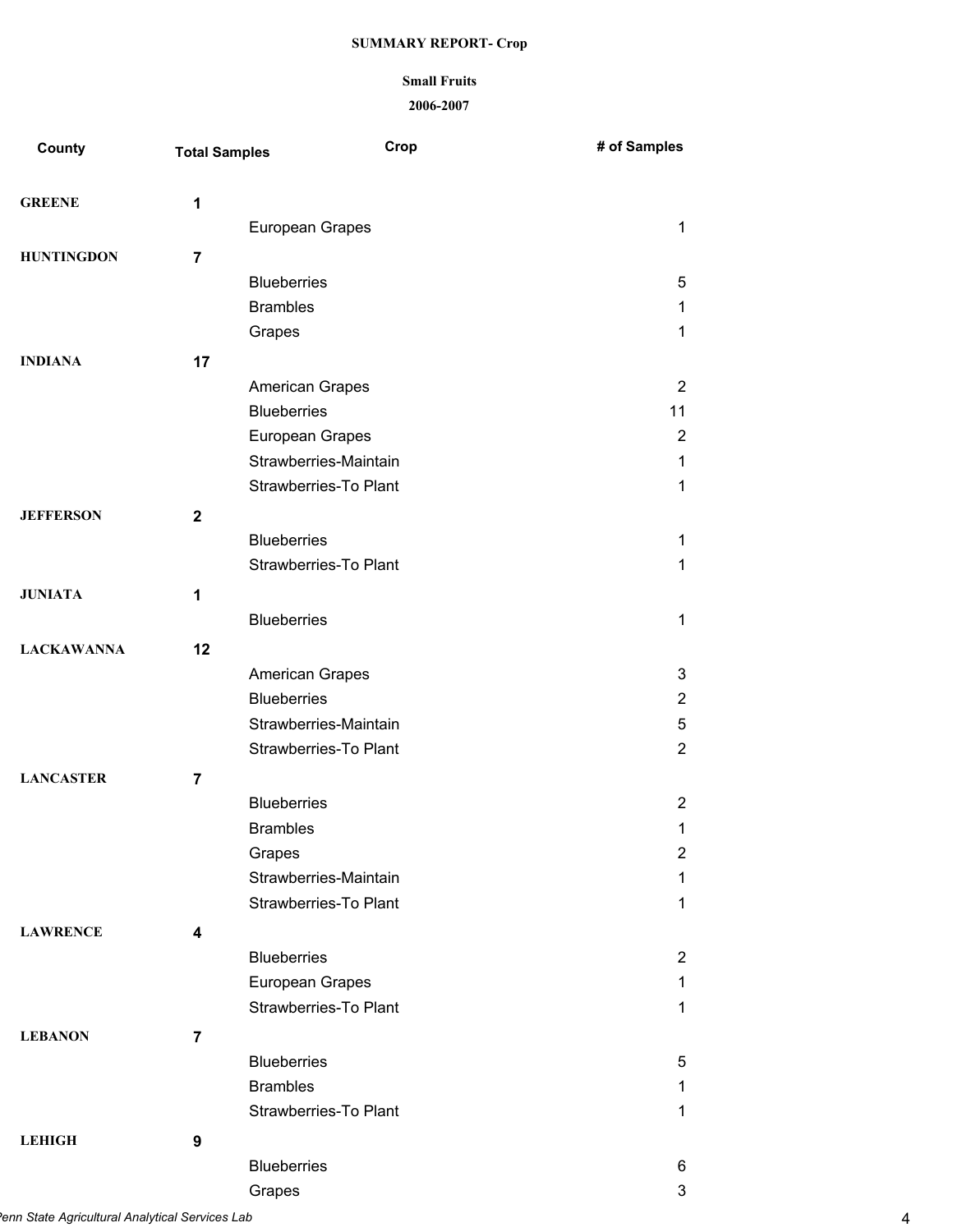# **Small Fruits**

**2006-2007**

| County                | <b>Total Samples</b> | Crop                         | # of Samples   |
|-----------------------|----------------------|------------------------------|----------------|
| <b>LUZERNE</b>        | 8                    |                              |                |
|                       |                      | <b>Blueberries</b>           | 3              |
|                       |                      | Grapes                       | 5              |
| <b>LYCOMING</b>       | 18                   |                              |                |
|                       |                      | American Grapes              | 3              |
|                       |                      | <b>Blueberries</b>           | 10             |
|                       |                      | <b>Brambles</b>              | 1              |
|                       |                      | Grapes                       | $\overline{2}$ |
|                       |                      | <b>Strawberries-To Plant</b> | $\overline{2}$ |
| <b>MCKEAN</b>         | 4                    |                              |                |
|                       |                      | <b>Blueberries</b>           | 4              |
| <b>MERCER</b>         | 5                    |                              |                |
|                       |                      | <b>Blueberries</b>           | 4              |
|                       |                      | <b>Strawberries-To Plant</b> | 1              |
|                       |                      |                              |                |
| <b>MIFFLIN</b>        | $\overline{7}$       |                              |                |
|                       |                      | <b>Blueberries</b>           | 4              |
|                       |                      | <b>Brambles</b>              | 3              |
| <b>MONROE</b>         | 6                    |                              |                |
|                       |                      | American Grapes              | 1              |
|                       |                      | <b>Blueberries</b>           | 1              |
|                       |                      | <b>Strawberries-To Plant</b> | 4              |
| <b>MONTGOMERY</b>     | 9                    |                              |                |
|                       |                      | <b>Blueberries</b>           | 6              |
|                       |                      | <b>Brambles</b>              | 1              |
|                       |                      | European Grapes              | 1              |
|                       |                      | <b>Strawberries-To Plant</b> | 1              |
| <b>MONTOUR</b>        | $\mathbf 2$          |                              |                |
|                       |                      | <b>Blueberries</b>           | 1              |
|                       |                      | European Grapes              | 1              |
| <b>NORTHAMPTON</b>    | 14                   |                              |                |
|                       |                      | <b>Blueberries</b>           | 1              |
|                       |                      | European Grapes              | $\overline{2}$ |
|                       |                      | Grapes                       | 10             |
|                       |                      | Strawberries-Maintain        | 1              |
| <b>NORTHUMBERLAND</b> | 3                    |                              |                |
|                       |                      | American Grapes              | 1              |
|                       |                      | Strawberries-Maintain        | $\overline{2}$ |

**PERRY 7**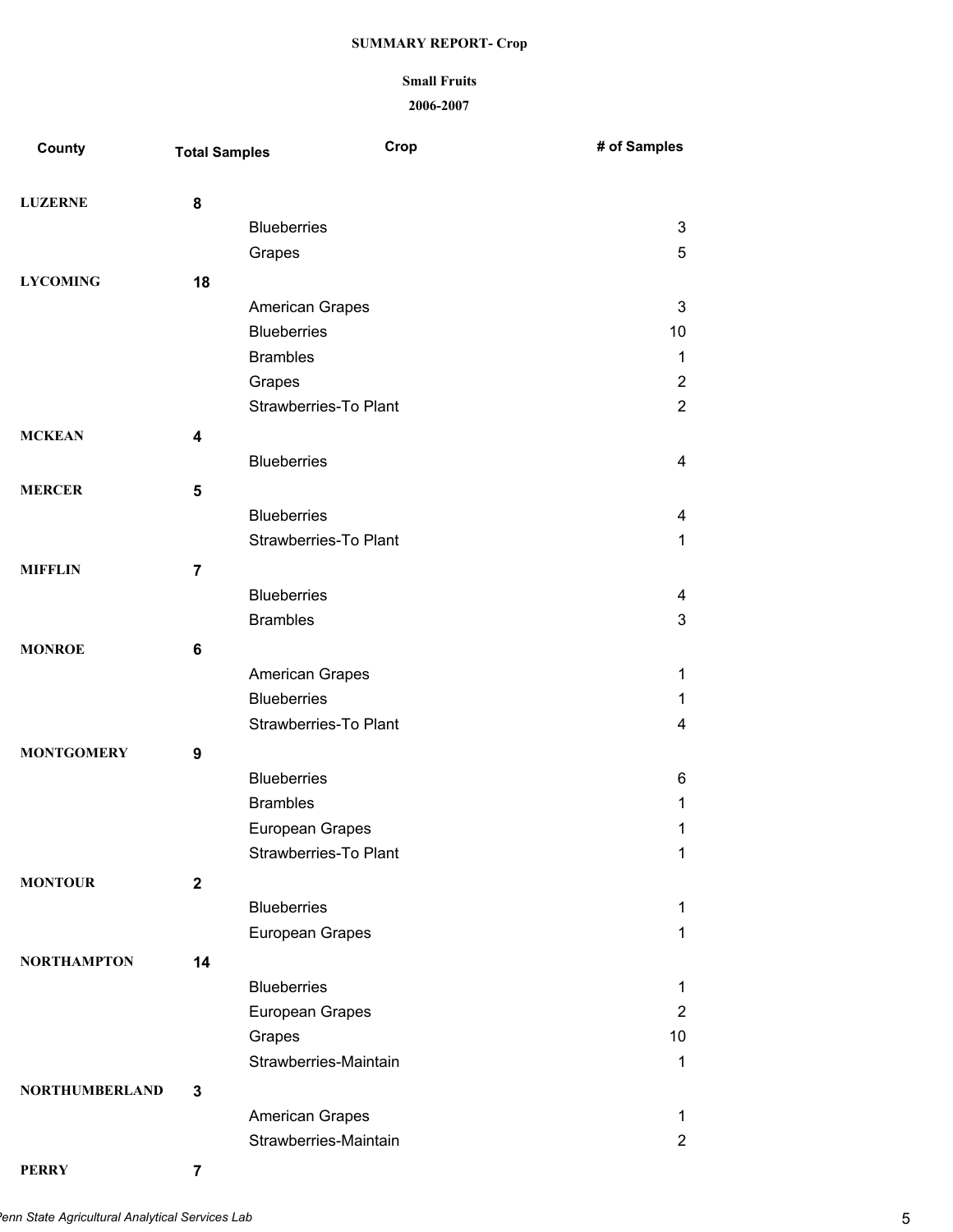## **Small Fruits**

**2006-2007**

| County              | <b>Total Samples</b> | Crop                         | # of Samples   |
|---------------------|----------------------|------------------------------|----------------|
|                     |                      | <b>Blueberries</b>           | 1              |
|                     |                      | <b>Brambles</b>              | $\overline{2}$ |
|                     |                      | European Grapes              | $\overline{2}$ |
|                     |                      | Grapes                       | 1              |
|                     |                      | Strawberries-To Plant        | 1              |
| <b>PHILADELPHIA</b> | 1                    |                              |                |
|                     |                      | <b>Blueberries</b>           | 1              |
| <b>PIKE</b>         | 5                    |                              |                |
|                     |                      | <b>Blueberries</b>           | 5              |
| <b>POTTER</b>       | 6                    |                              |                |
|                     |                      | <b>Blueberries</b>           | 4              |
|                     |                      | <b>Strawberries-To Plant</b> | $\overline{2}$ |
| <b>SCHUYLKILL</b>   | 14                   |                              |                |
|                     |                      | American Grapes              | 1              |
|                     |                      | <b>Blueberries</b>           | $\overline{2}$ |
|                     |                      | European Grapes              | 3              |
|                     |                      | Grapes                       | $\overline{2}$ |
|                     |                      | Strawberries-Maintain        | 4              |
|                     |                      | <b>Strawberries-To Plant</b> | $\overline{2}$ |
| <b>SNYDER</b>       | 9                    |                              |                |
|                     |                      | <b>Blueberries</b>           | 8              |
|                     |                      | <b>Strawberries-To Plant</b> | 1              |
| <b>SOMERSET</b>     | 1                    |                              |                |
|                     |                      | Grapes                       | 1              |
| <b>SULLIVAN</b>     | $\mathbf 2$          |                              |                |
|                     |                      | Grapes                       | $\overline{2}$ |
| <b>SUSQUEHANNA</b>  | $\mathbf{2}$         |                              |                |
|                     |                      | Grapes                       | 1              |
|                     |                      | Strawberries-To Plant        | 1              |
| <b>TIOGA</b>        | 6                    |                              |                |
|                     |                      | <b>Blueberries</b>           | 5              |
|                     |                      | Grapes                       | 1              |
| <b>UNION</b>        |                      |                              |                |
|                     | 14                   | <b>Blueberries</b>           | 5              |
|                     |                      | <b>Brambles</b>              | 1              |
|                     |                      | European Grapes              | 7              |
|                     |                      | Strawberries-To Plant        | 1              |
|                     |                      |                              |                |

**WARREN 4**